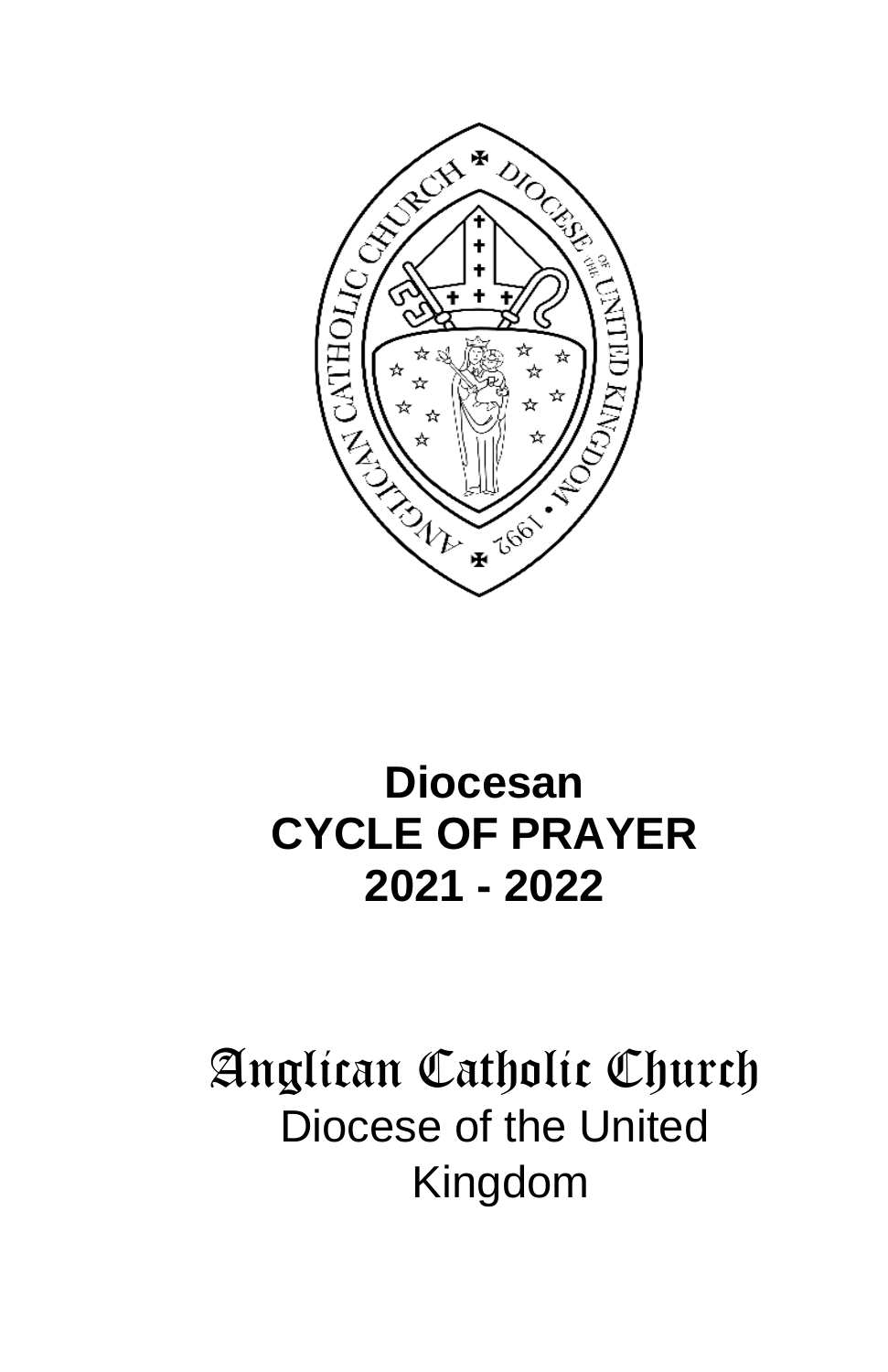# From the Bishop

The Right Reverend Damien Mead

#### **Trinity-tide 2021**

Dear Reader,

This cycle of prayer covers the period for the Church Year 2021/2022 beginning on Advent Sunday 2021 and ending on the Sunday next before Advent Sunday 2022.

I would also like to draw your attention to the special dates listed inside the back cover.

Comments and requests for the 2022-2023 Prayer Cycle may be sent to me at the address below.

Every care has been taken in the formation of this prayer cycle but it should also be checked against the Diocesan & Provincial Websites for accuracy especially in the names of clergy and bishops.

Any major changes to the Intercession list will be made to the version reproduced online on the Diocesan Website / prayer page.

In Christ Jesus,

**The Diocesan Office, St Nicholas House, 42-48 High Street, Lydd, Kent TN29 9AN Tel & Fax: 01797 321704 Email: enquiries@anglicancatholic.org.uk** 

www.anglicancatholic.org.uk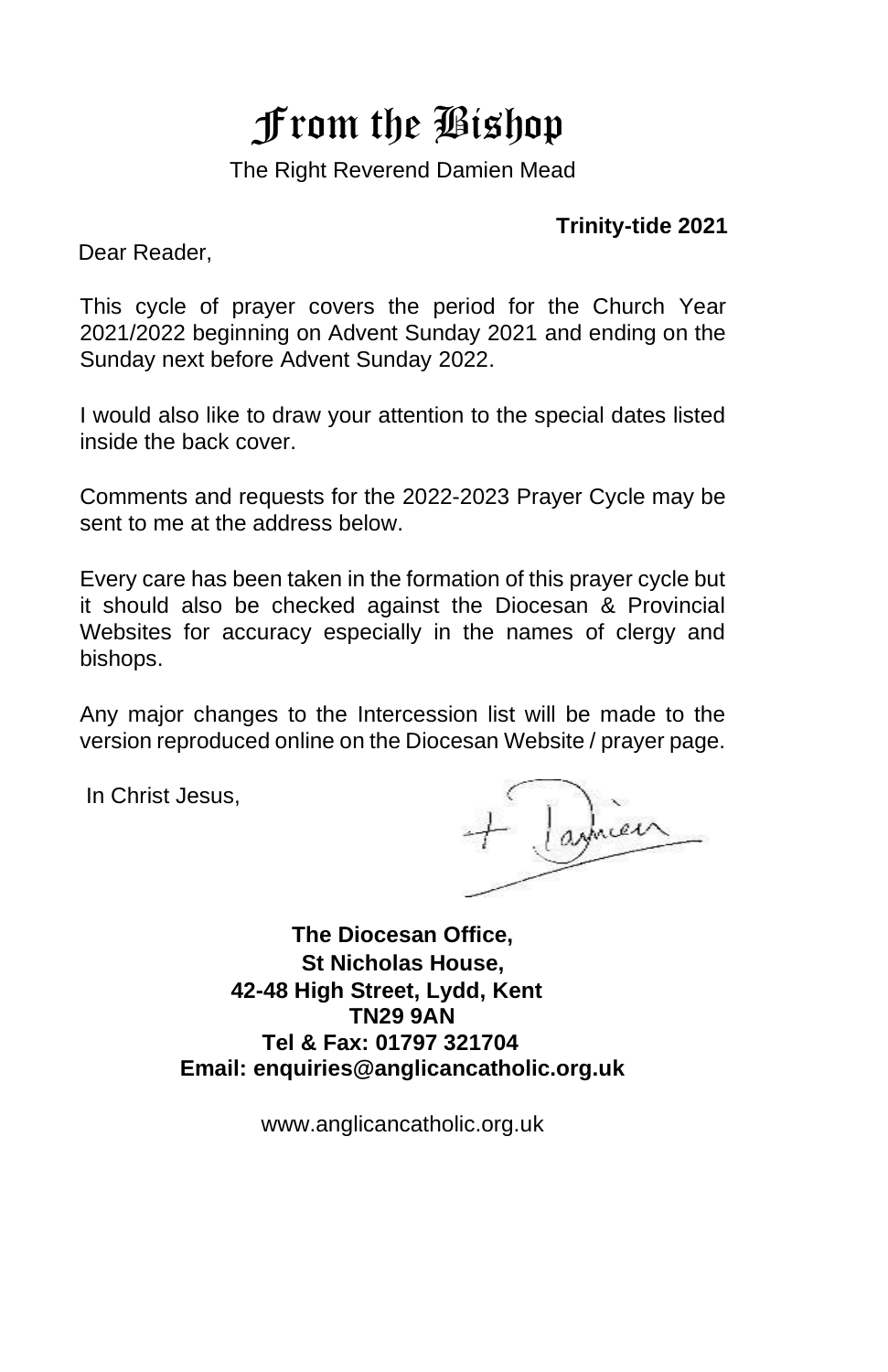# **DIOCESAN PRAYER**

**ALMIGHTY and most merciful Fr, who, by the child bearing of blessed Mary Ever-Virgin, hast revenged our ruin and by the ministry of thy holy angels dost ever succour and defend us: Keep, we beseech thee, our Diocese under thy continual help and protection; that we, ever needful of thy grace, may bring forth for thee the fruit of good works and the harvest of souls; through Jesus Christ thy Son our Lord, who liveth and reigneth with thee in the unity of the Holy Ghost, ever One God, world without end. Amen.**  O

Composed by the Most Revd Mark D. Haverland, when Episcopal Visitor to the Diocese of the United Kingdom (2001–2004)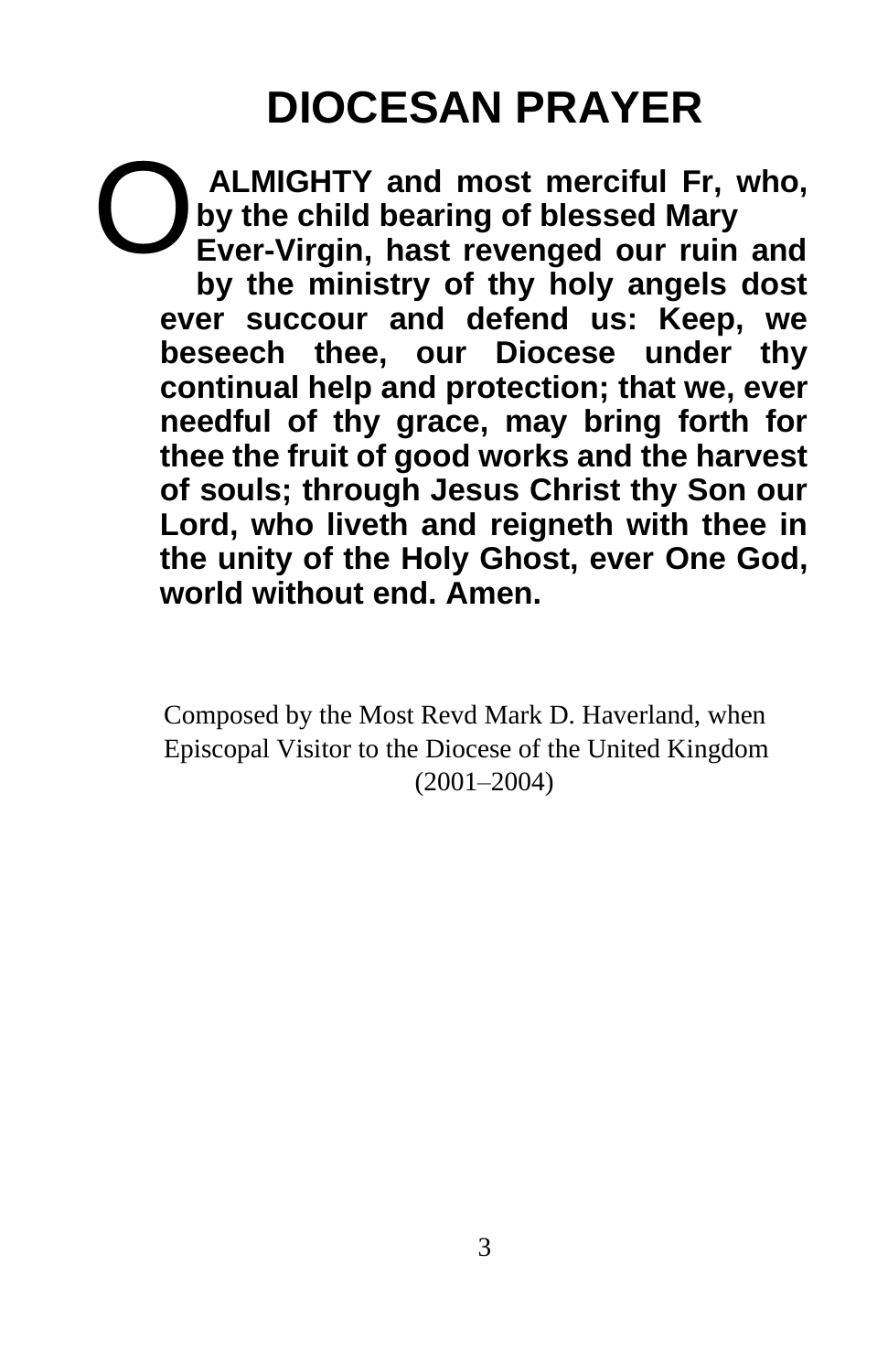# **DAILY INTERCESSIONS**

**Every Day:** Archbishop Mark Haverland. Bishop Damien Mead. Christian Unity. The Persecuted and Suffering Church.

**Sunday:** For H.M. The Queen. For the United Kingdom, For the Parishes and Missions, Clergy, Lay Readers, Servers and People of the Diocese, and for the local community.

**Monday:** For Pope Francis, Patriarch of the West. Our brethren in the Roman Catholic Church. For dialogue & understanding between us.

**Tuesday:** For Bartholomew the Ecumenical Patriarch. Our brethren in the Orthodox Churches. For dialogue and understanding between us.

**Wednesday:** For the Anglican Communion and for its return to orthodoxy. For Traditionalists in the Anglican Communion and other Continuing Anglicans.

**Thursday:** For the United Episcopal Church of North America, the Anglican Province of Christ the King. For our "G4" partners: The Anglican Church in America, The Anglican Province of America and the Diocese of the Holy Cross. For fraternity and unity among continuing Anglicans.

**Friday:** For the Non-Conformist and Free Churches.

**Saturday:** The Old Catholic Churches. In particular the Polish National Catholic Church and the Nordic Catholic Church. For the departed members of the ACC and for those who mourn them.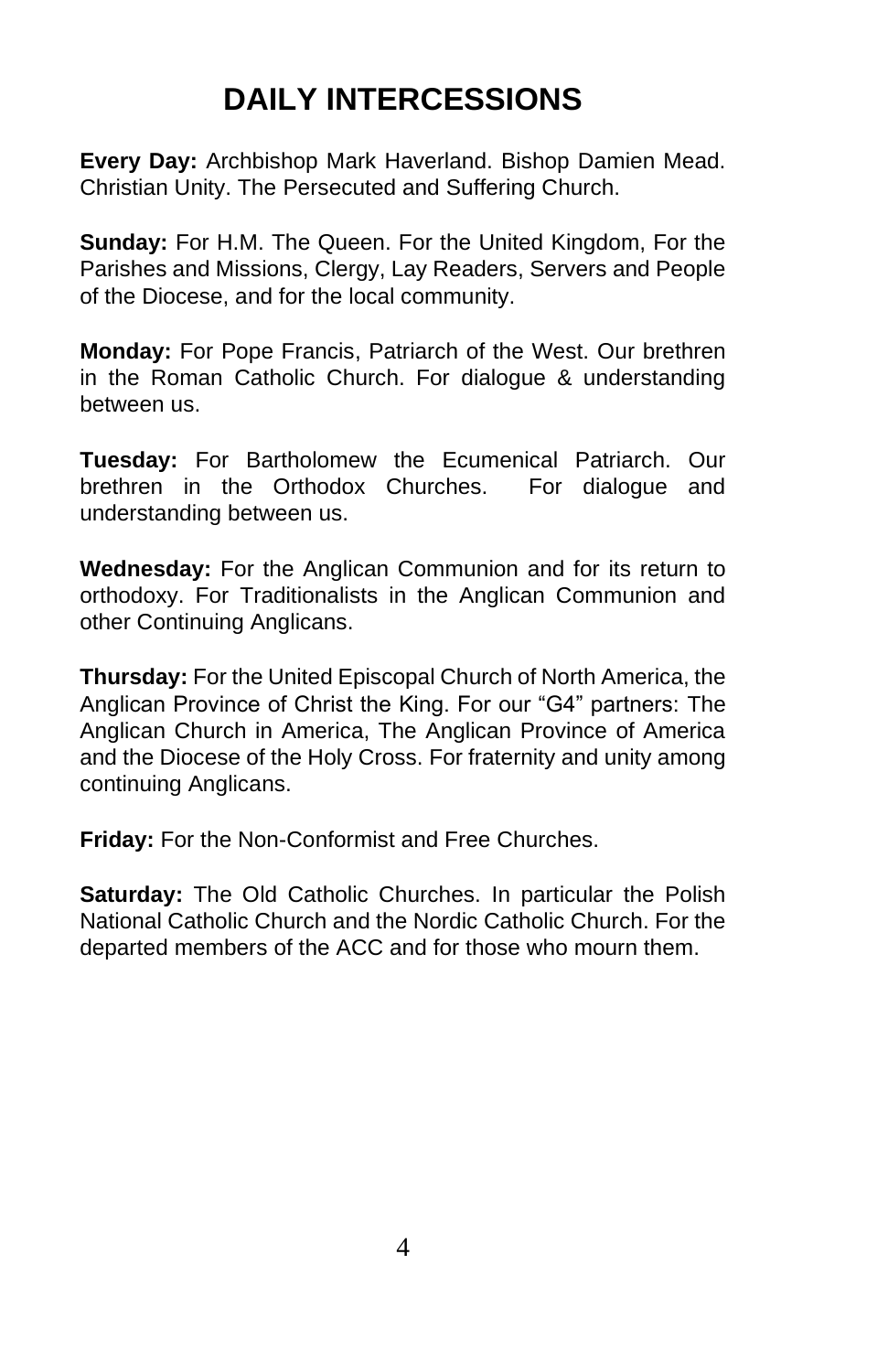#### **WEEKLY INTERCESSIONS**

The Christian Church is a community of prayer and one of the chief duties of each Christian is to pray for his or her brothers and sisters in The Faith. Therefore, each week during the Church Year, at each service held in each congregation of the Diocese of the United Kingdom, when the special intercessions are bid at Mass and after the Third Collect at Matins or Evensong, the intercessions appointed below will be made. The clergy of the Diocese, who are all bound to say daily Morning and Evening Prayer, are also to make them daily in those Offices, after the Third Collect

#### **28th November 2021, Advent I**

- Diocese of Caribbean, Father Jean Bien-Aime, Vicar General.
- Saints Deniol and Asaph, Pembrokeshire, Fr Miles Maylor;
- For a productive and happy liturgical year.

#### **5 th December 2021, Advent II**

- Diocese of Cameroon, Bishop Ordinary Rt Rev Alphonse Ndutiye;
- St Nicholas, Lydd, Kent, Bishop Damien Mead;
- All those who approach Christmas with trepidation, those who feel lonely, unloved or unwanted.

#### **12th December 2021, Advent III**

- Diocese of Aweil, Bishop Ordinary Rt Rev Wilson Garang;
- The retired clergy of the Anglican Catholic Church, especially in this Diocese;
- Christian Social Workers and Counsellors especially marriage and bereavement counsellors.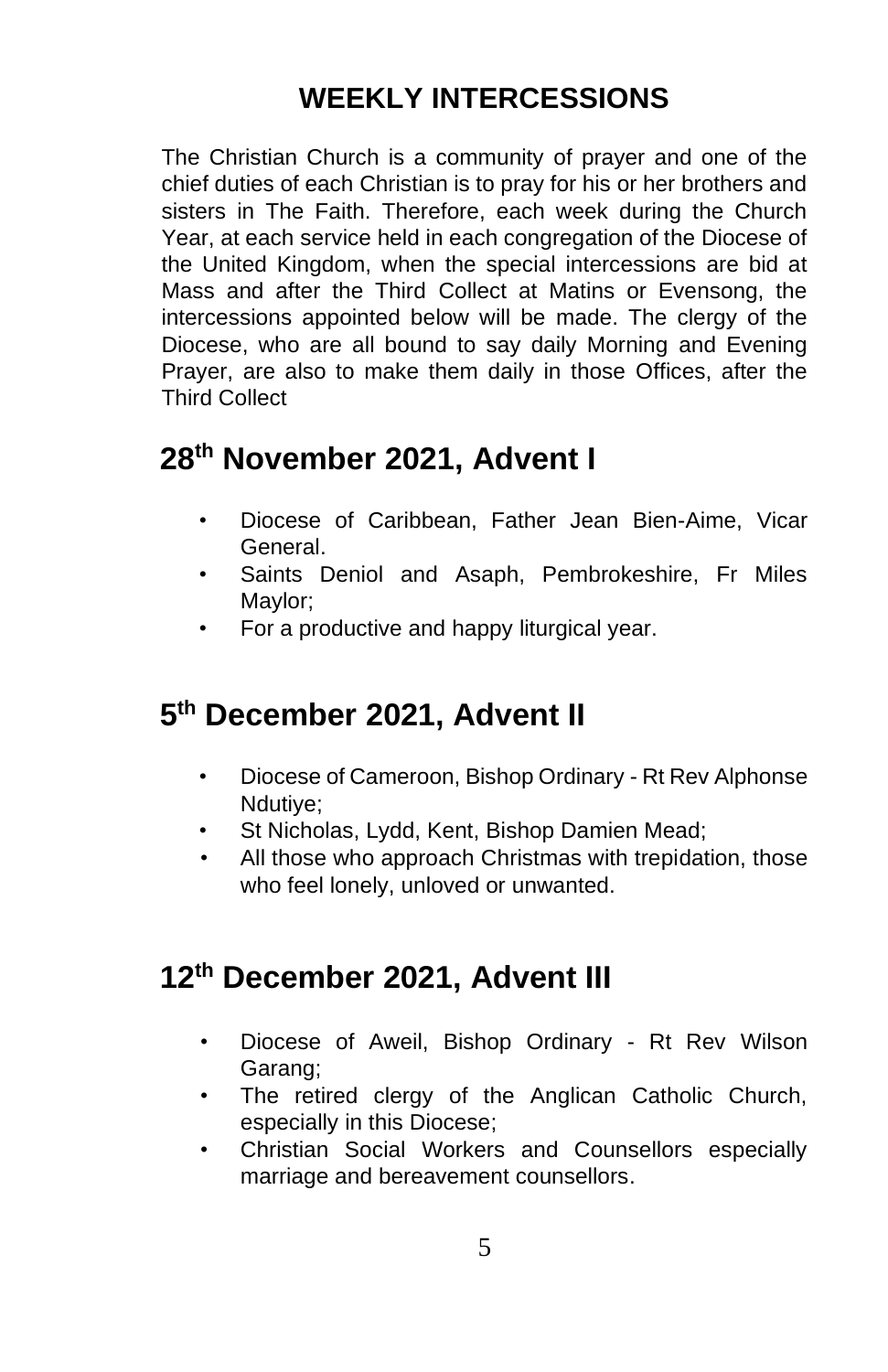# **19th December 2021, Advent IV**

- Diocese of The Kei, Bishop Ordinary Rt Rev Dominic Mdunyelwa;
- For the Board of Ministry and for the Ordinands and Readers-in-Training of the DUK and vocations.
- The children of the ACC especially those in this Diocese.

# **25th December 2021, Nativity of Our Lord**

- Diocese of the West, Fr Damien Truslow-Trudeau Vicar General;
- The Victoria College of Music and the Diocesan Ministry Training Programme;
- Pro-Life organizations and an end to Abortion.

### **26th December 2021, Christmas I (St Stephen)**

- Diocese of Christ the Redeemer, Bishop Ordinary Rt Rev Solomzi Mentjies;
- St Cuthbert's House Group, Durham, Dr Peter Hurst, Convenor.
- The poor, homeless and destitute and those who seek to help them.

# **2 nd January 2022, Christmas II**

- Missionary Dioceses of the Northeast and Vaal, Rt Rev Dominic Mdunyelwa, Episcopal Visitor;
- For ACC Churchwardens, parish councils. All ACC flower arrangers and church cleaners;
- The Uniformed Services, Police, Fire, Ambulance, Paramedics, Coast Guards and Lifeboat Crews;
- The Bishop's Council of Advice and the Officers of the Diocese, especially Dr Roy Fidge (Secretary), Mr Roy Hipkiss (Treasurer), Dr Frank Wiswall (Chancellor).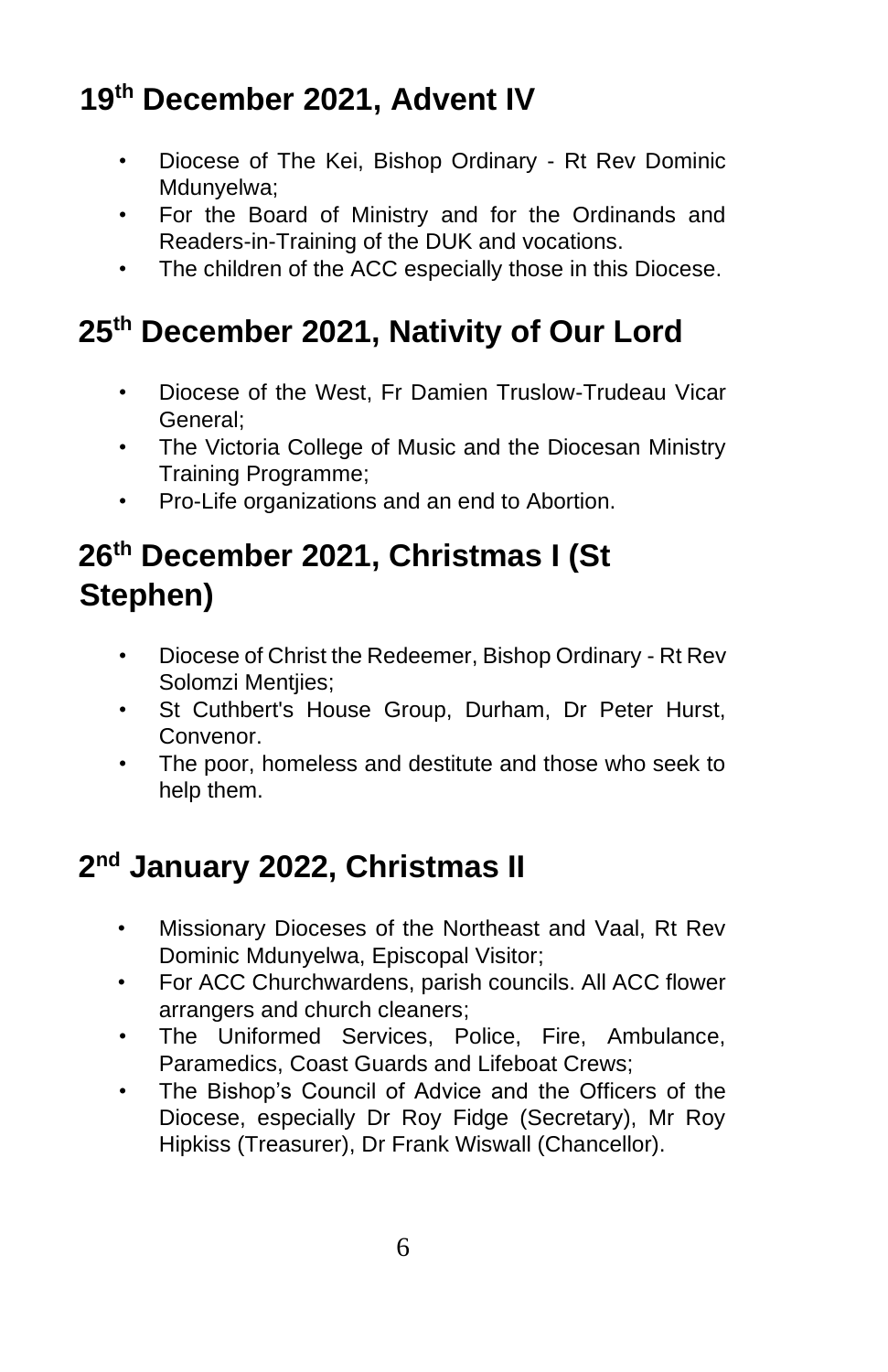# **9 th January 2022, Epiphany I**

- Diocese of Eastern Congo, Venerable Mmokywa Mtundu Lamek, Bishop-Elect;
- For Lay Readers, deaconesses and other lay Ministries in the Church of God. For all altar servers and acolytes;
- The ACC Mission Society of St Paul and the projects it supports within the ACC worldwide.

# **16th January 2022, Epiphany II**

- Diocese of the Congo, Bishop Ordinary Rt Rev Steven Ayule-Milenge;
- The Provisional Mission of Our Lady and St Anthony, Fr Martin Charlesworth;
- Doctors, Nurses and all involved in Health Care.

# **23 rd January 2022, Epiphany III**

- Diocese of Kenya, Bishop Ordinary Rt Rev John Kamande Ndegwa;
- Our Lady and St Edward, Bolton, Greater Manchester, Fr Howard Marsh;
- In thanksgiving for the foundation of the Diocese of the United Kingdom (24<sup>th</sup> January 1992).

# **30th January 2022, Epiphany IV**

- Diocese of Rwanda, Fr Shadrack Niyibizi, Administrator;
- Good Shepherd & St Tudwal, Conwy, N Wales, Fr Gareth Parry;
- The Propagation of the Holy Catholic and Orthodox Faith. All Missionaries and Evangelists.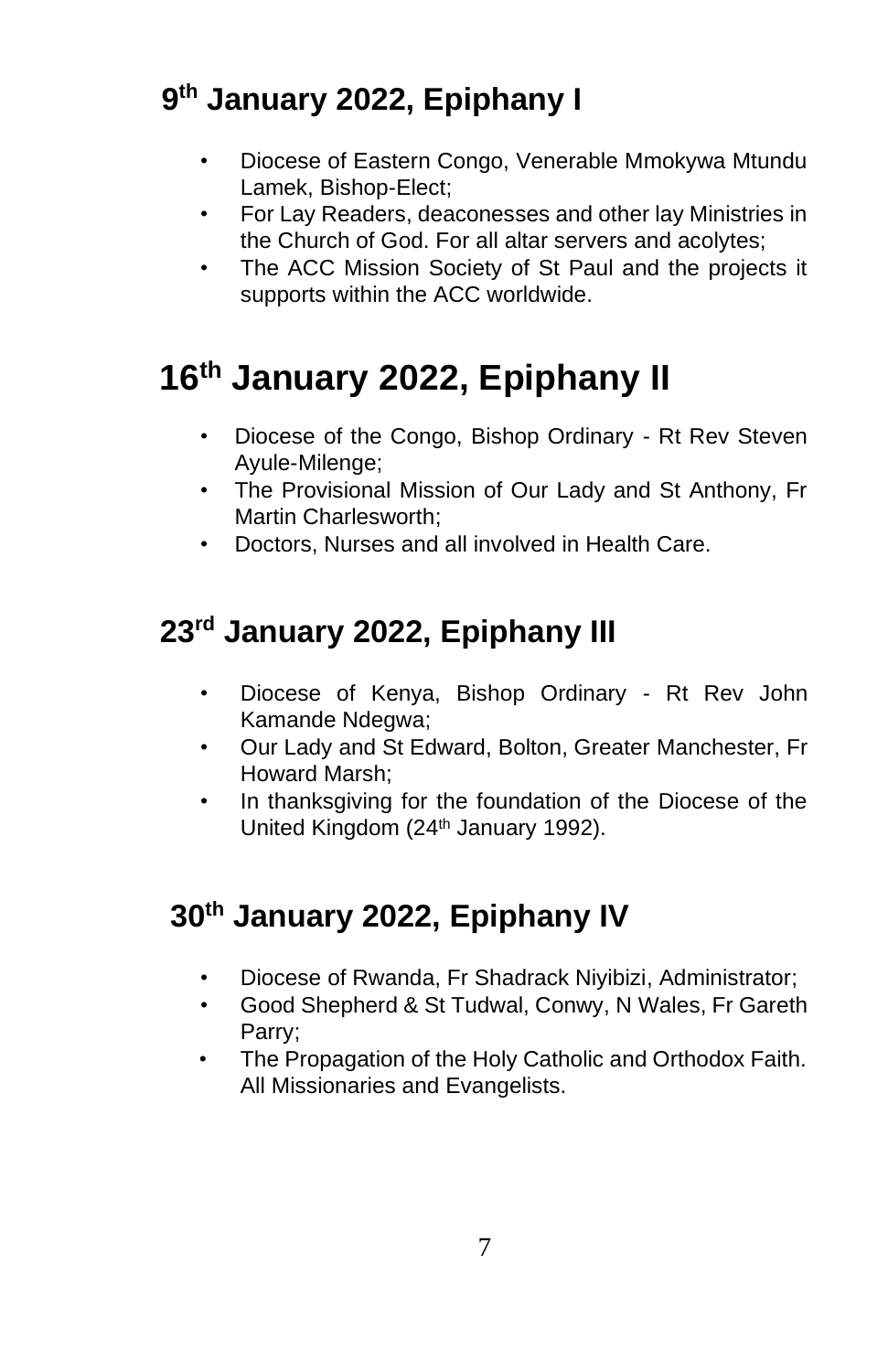# **6 th February 2022, Epiphany V**

- Diocese of Zimbabwe, Bishop Ordinary Rt Rev Fungai Elfigio Mandizvidza;
- St Augustine of Canterbury, Painters Forstal, Kent, Bishop Damien Mead, The Ven Raymond Thompson, Hon. Assistant;
- Her Majesty the Queen on her Platinum (70<sup>th</sup>) Anniversary of Accession to the Throne, and the Royal Family, for God to guide and protect them.

# **13 th February 2022, Septuagesima**

- Diocese of Lahore, Bishop Ordinary Rt Rev Mushtaq Andrew;
- Saints Deniol and Asaph, Pembrokeshire, Fr Miles Maylor;
- Those whose belief in God is compromised by modern social teaching.

# **20 th February 2022, Sexagesima**

- Diocese of Australia and New Zealand, Bishop Ordinary Rt Rev Ian Woodman;
- Our Lady of Walsingham & St Francis, Rochester, Kent, Fr Andrew Scurr;
- Preparation for a holy Lent

# **27th February 2022, Quinquagesima**

- Diocese of Canada, Fr Robert Mansfield, vicar general;
- St Mary & St Eanswythe, Dartford, Kent, Dr Roy Fidge, Warden;
- The people of Wales.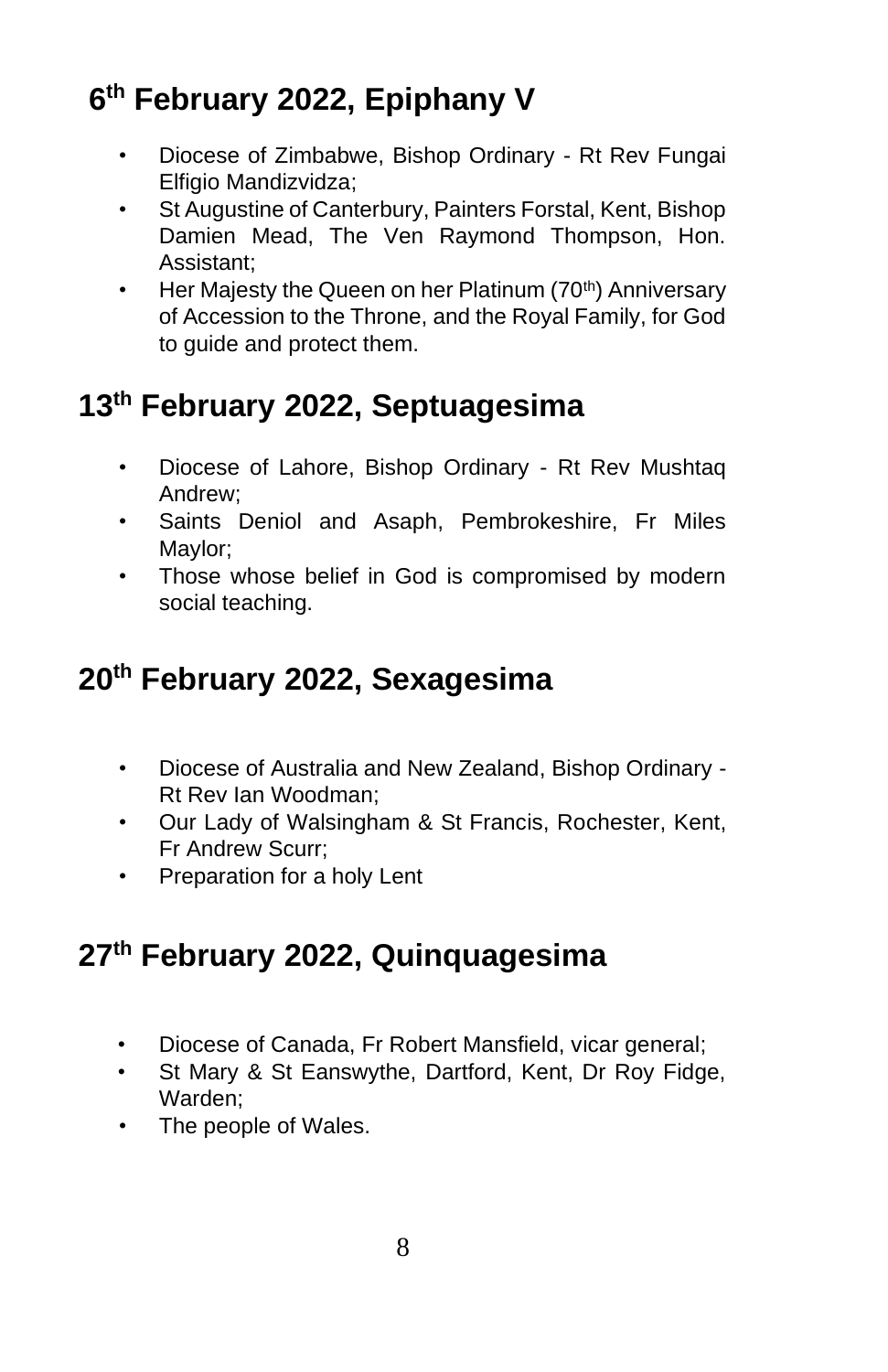#### **6 th March 2022, Lent I**

- The Military Ordinariate, Episcopal Visitor, the Rt Rev Donald Lerow, the chaplains, their families and the service men and women in the Armed Forces of our Member Nations whom they serve;
- Oxford Movement House Group, North Yorkshire, Mrs Sally Lyth, Convenor;
- The (British) Commonwealth of Nations.

#### **13 th March 2022, Lent II**

- Diocese of the South, Bishop Ordinary the Most Rev Dr Mark Haverland;
- St Alban the Martyr, Salford, Greater Manchester, Canon Charles Johnson, Parish Priest; Deacon Gustav Stenström, Assistant Curate;
- The people of Northern Ireland.

#### **20 th March 2022, Lent III**

- Diocese of the Midwest, Bishop Ordinary Rt Rev Rommie Starks;
- St Bede, Thames Ditton, Surrey, Canon Donald Walker OblOSB;
- Persecuted Christians, especially those enduring torture.

### **27th March 2022, Lent IV (Mothering Sunday)**

- Diocese of the Mid-Atlantic, Bishop Ordinary Rt Rev Donald Lerow;
- All ACC organists, musicians, choirs and cantors;
- Peace in the Holy Land;
- For all mothers and all who mother.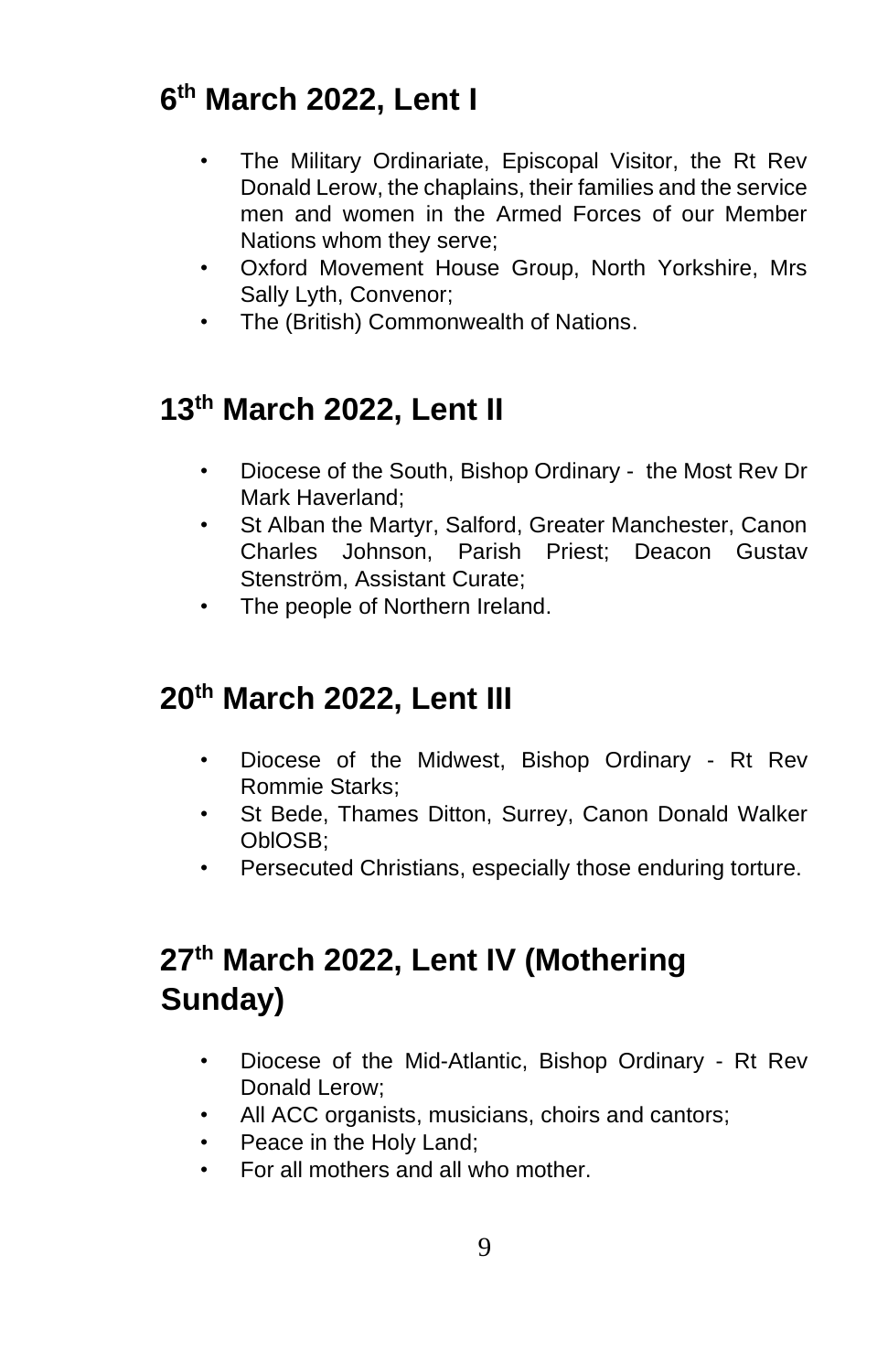# **3 rd April 2022, Lent V (Passion Sunday)**

- Diocese of the Resurrection, Bishop Ordinary Rt Rev Rocco Florenza;
- For Lay Readers, deaconesses and other lay Ministries in the Church of God. For all altar servers and acolytes;
- For those in pain, sorrow, doubt and fear.

### **10 th April 2022, Palm Sunday**

- Diocese of the Holy Trinity, Bishop Ordinary Rt Rev Stephen Scarlett;
- The Johann Heinrich Pestalozzi Christian University, Prof Stephen Breu, President. Prof Craig Paterson, Provost;
- The elderly, care homes, independent living schemes and warden assisted programmes;
- For a closer walk with the Lord on the *Via Dolorosa*.

# **17th April 2022, Easter Day**

- St Osmund's Housegroup, Wolverhampton, Mr Mark Morgan, Convenor;
- The departed Bishops of the ACC: the Most Revd William O. Lewis, the Most Revd Michael Dean Stephens, the Most Revd John T. Cahoon, Jr., the Rt Revd Frank Knutti, the Rt Revd Charles D.D. Doren, the Rt Revd Tillman B. Williams, the Rt Revd Richard Willars, the Rt Revd Justo Pastor Ruiz, the Rt Revd William De J. Rutherfoord, the Rt Revd Anselm Ranganadan, the Rt Revd Francis Sylvester, the Rt Revd William Burns, the Rt Revd Joseph P. Deyman, the Rt Revd Harry B. Scott, III; The Rt Revd James Orin Mote; The Most Revd Br John Charles Vockler, The Rt Revd Roger Dawson, The Rt Revd John-Benedict CGS, The Rt Revd Alan Kenyon-Hoare; The Rt Rev Edward LaCour.
- The faithful departed clergy, especially Fr Joseph Walker, Fr Jim Petty, Fr Timothy Perkins, Fr Roger Bell and Deacon Richard Mulholland, and the departed Laity, of this Diocese.
- Greater knowledge of the truth of the Resurrection in our society.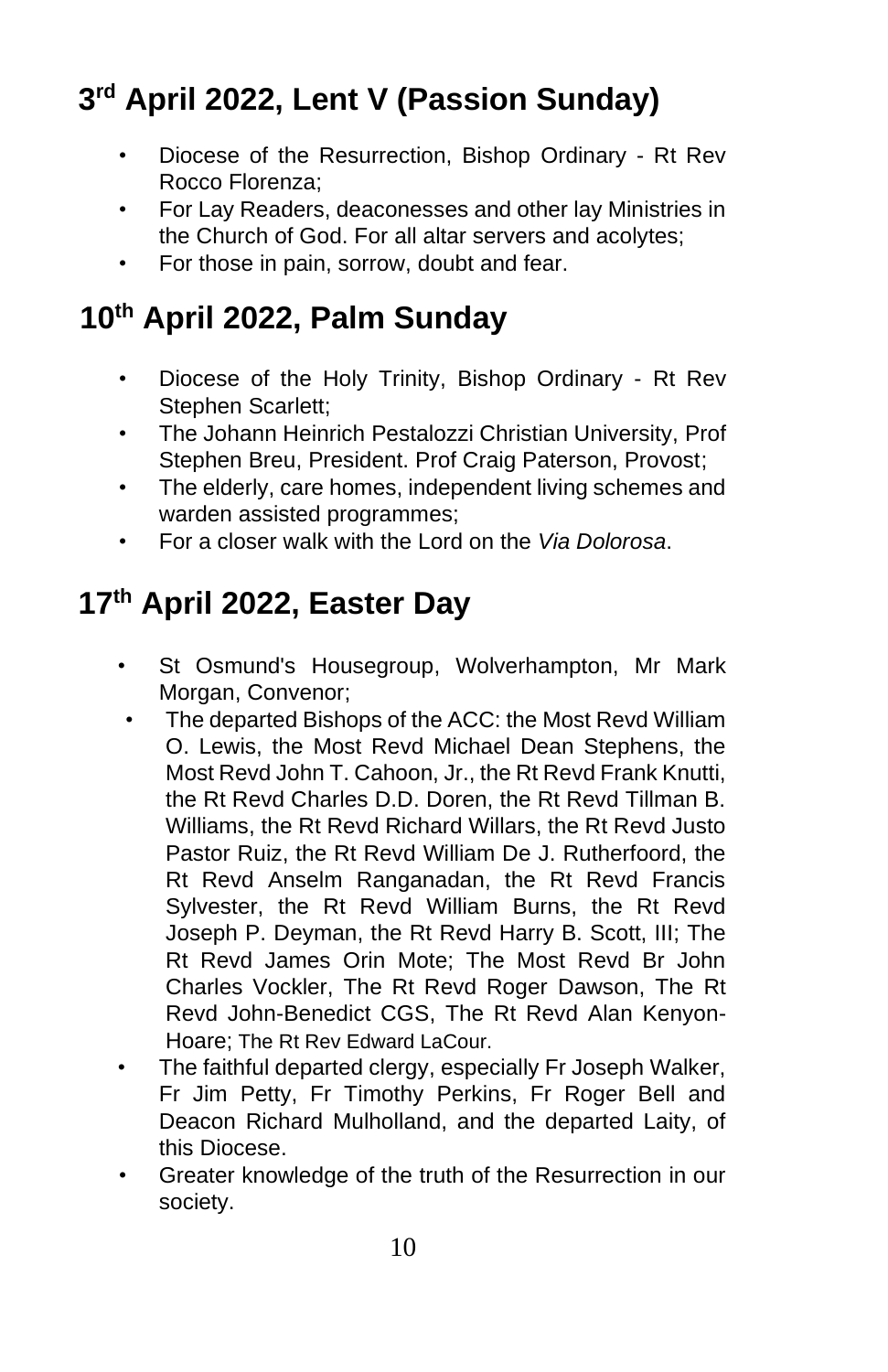# **24th April 2022, Easter I (Low Sunday)**

- Diocese of New Granada, Bishop Ordinary Rt Rev German Orrego Hurtado;
- St Nicholas, Lydd, Kent, Bishop Damien Mead;
- The Diocesan Synod, the appointment of officers and a joyful year ahead;
- Refugees, asylum seekers and immigrants.

# **1 st May 2022, Easter II** (St Philip and St James)

- Diocese of Caribbean, Father Jean Bien-Aime, Vicar General;
- The retired clergy of the Anglican Catholic Church, especially in this Diocese;
- Persecuted Christians, the Barnabas Fund and other relief and campaigning agencies.

### **8 th May 2022, Easter III**

- Diocese of Cameroon, Bishop Ordinary Rt Rev Alphonse Ndutiye;
- For the Board of Ministry and for the Ordinands and Readers-in-Training of the DUK and vocations;
- Those in spiritual poverty.

# **15th May 2022, Easter IV**

- Diocese of Aweil, Bishop Ordinary Rt Rev Wilson Garang;
- The Victoria College of Music and the Diocesan Ministry Training Programme;
- The beauty of the earth, a fairer distribution of the world's resources and for the animal kingdom and natural world.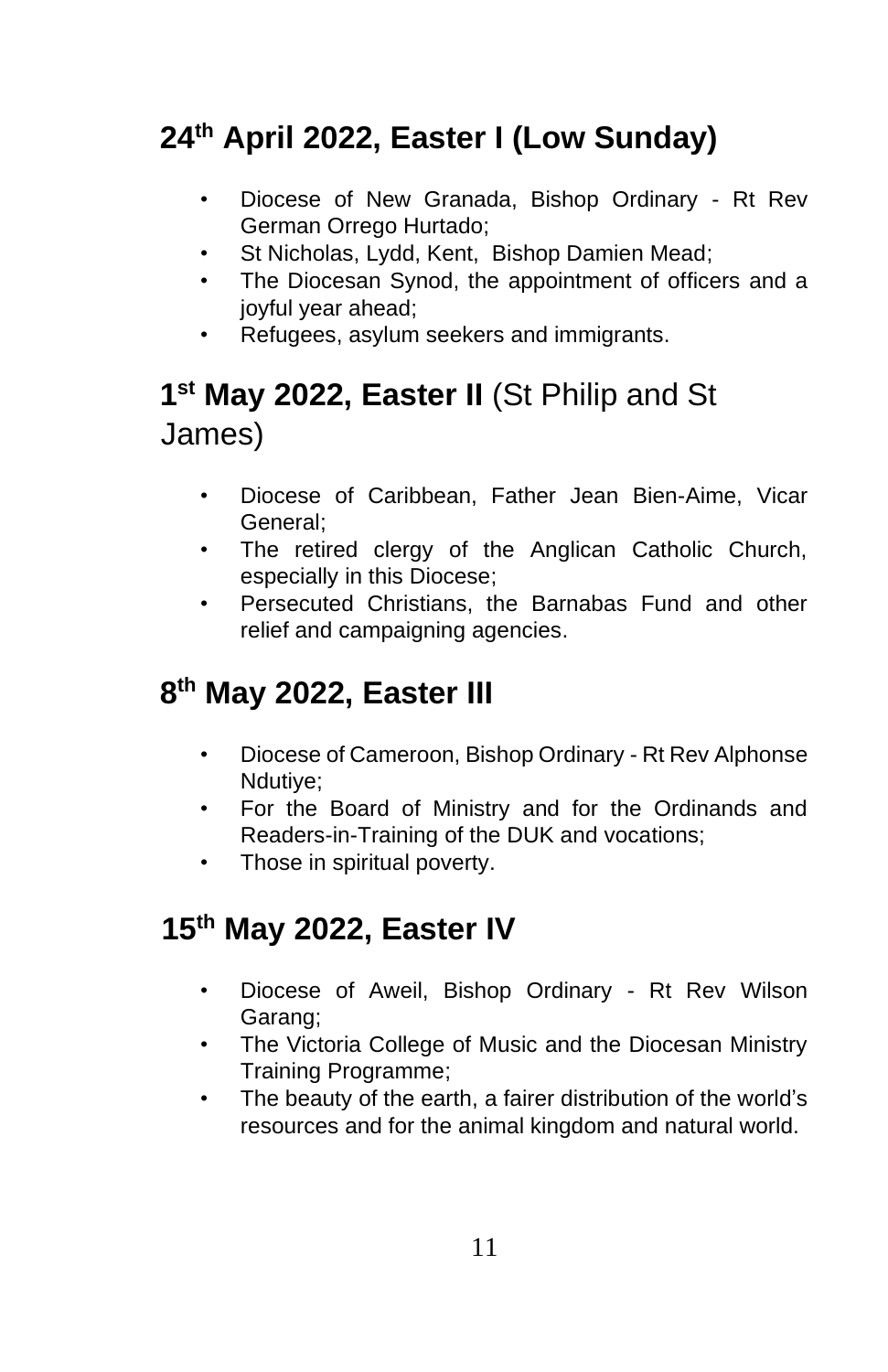# **22nd May 2022, Rogation Sunday**

- Diocese of The Kei, Bishop Ordinary Rt Rev Dominic Mdunyelwa;
- St Augustine of Canterbury, Painters Forstal, Kent, Bishop Damien Mead, The Ven Raymond Thompson, Hon. Assistant;
- Ethical standards in business and the political life of our nation.

# **29th May 2022, Sunday after Ascension**

- Diocese of the West, Fr Damien Truslow-Trudeau Vicar General;
- St Bede, Thames Ditton, Surrey, Canon Donald Walker OblOSB;
- Atheists, and others who do not believe. Those that hate us.

# **5 <sup>t</sup>**<sup>h</sup> **June 2022, Whitsunday**

- Diocese of Christ the Redeemer, Bishop Ordinary Rt Rev Solomzi Mentiies:
- For Lay Readers, deaconesses and other lay Ministries in the Church of God. For all altar servers and acolytes;
- Our clergy in secular employment. Clergy wives and families.

# **12th June 2022, Trinity Sunday**

*NB: Collection for Diocesan Support for the Trinitarian Newspaper*

- Missionary Dioceses of the Northeast and Vaal, Rt Rev Dominic Mdunyelwa, Episcopal Visitor;
- For ACC Churchwardens, parish councils. All ACC flower arrangers and church cleaners;
- The Trinitarian and its staff: Fr Jonah Bruce the Editor and Paul Holmes the Manager; For ACC-UK the Diocesan Magazine and its readership.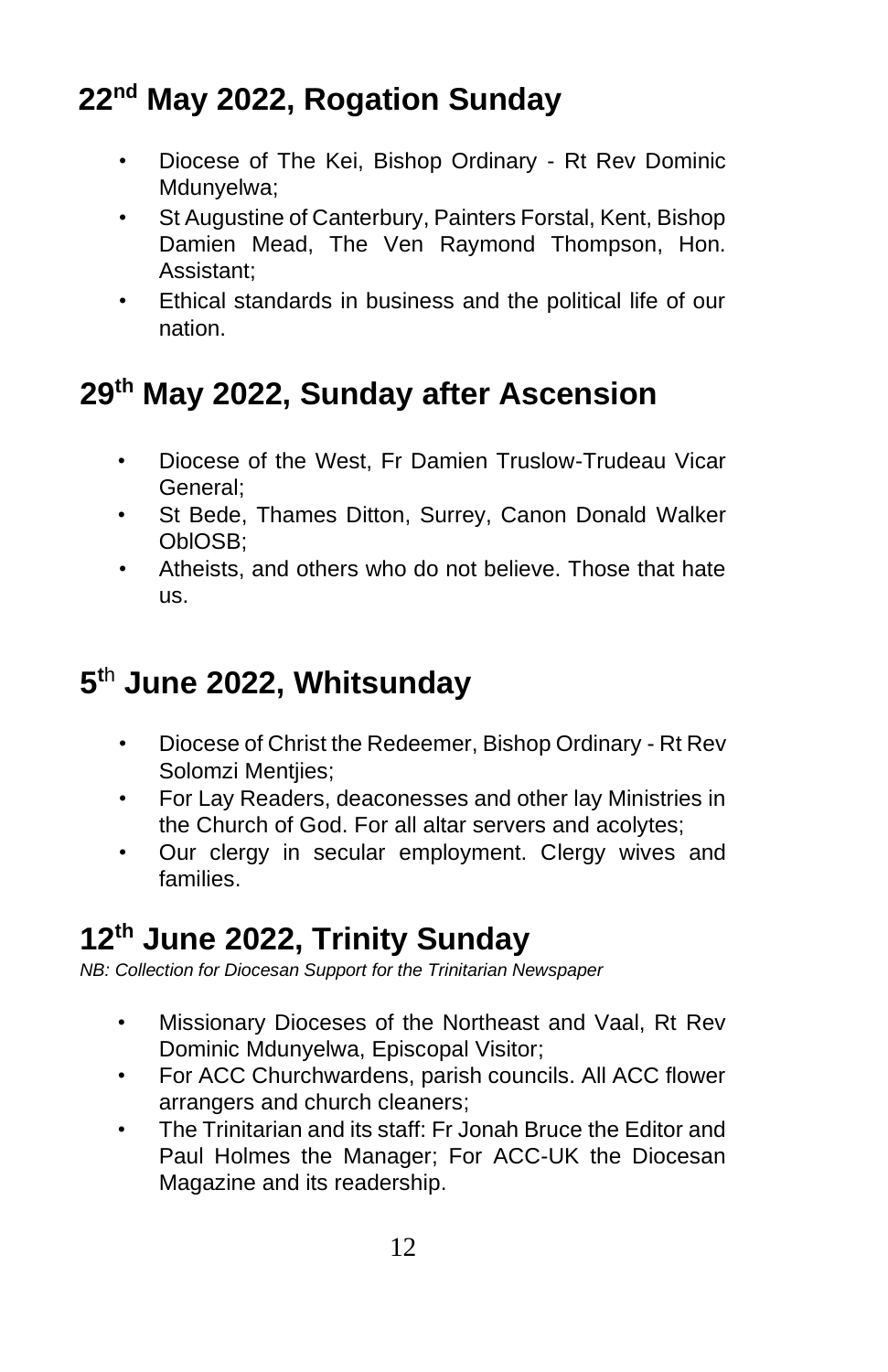# **19th June 2022, Trinity I (Sunday in 8ve of Corpus Christi)**

- Diocese of Eastern Congo, Venerable Mmokywa Mtundu Lamek, Bishop-Elect;
- St Alban the Martyr, Salford, Greater Manchester, Canon Charles Johnson, Parish Priest; Deacon Gustav Stenström, Assistant Curate;
- Farmers, fishermen and all involved in food production and distribution.

### **26th June 2022, Trinity II**

- Diocese of the Congo, Bishop Ordinary Rt Rev Steven Ayule-Milenge;
- Good Shepherd & St Tudwal, Conwy, N Wales, Fr Gareth Parry;
- Prisoners and those in the justice system

# **3 rd July 2022, Trinity III**

- Diocese of Kenya, Bishop Ordinary Rt Rev John Kamande Ndegwa;
- St Cuthbert's House Group, Durham, Dr Peter Hurst, Convenor;
- The International Red Cross, disaster relief and humanitarian organisations.

# **10 th July 2022, Trinity IV**

- Diocese of Rwanda, Fr Shadrack Niyibizi, Administrator;
- St Osmund's Housegroup, Wolverhampton, Mr Mark Morgan, Convenor;
- The Armed Forces, the Army, Royal Navy and Royal Air Force, especially those on active service.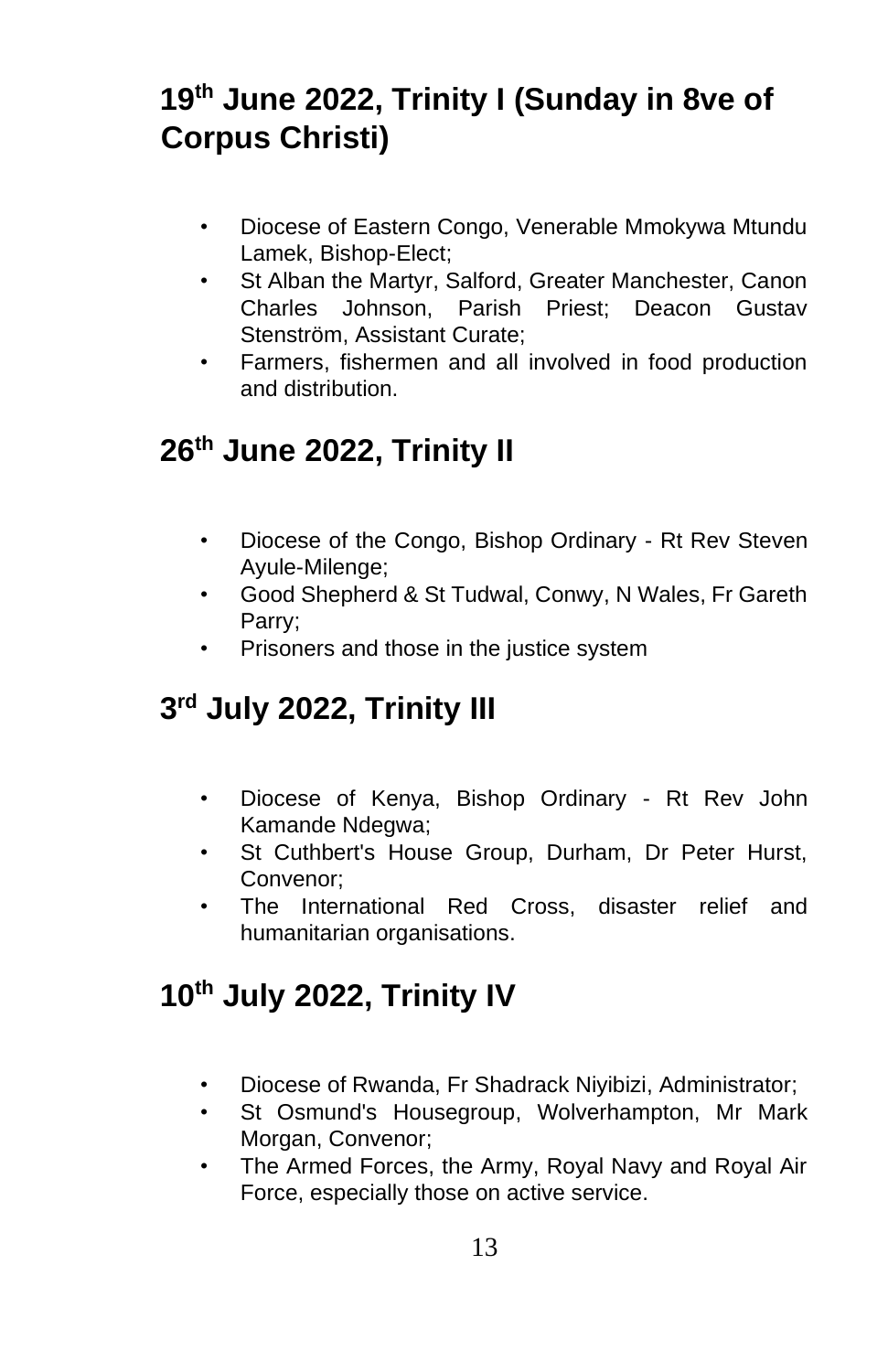# **17th July 2022, Trinity V**

- Diocese of Zimbabwe, Bishop Ordinary Rt Rev Fungai Elfigio Mandizvidza;
- The Johann Heinrich Pestalozzi Christian University. Prof Stephen Breu, President. Prof Craig Paterson, Provost;
- Disabled people and those with complex medical needs, especially those with limited life expectancy.

# **24th July 2022, Trinity VI**

- Diocese of Lahore, Bishop Ordinary Rt Rev Mushtaq Andrew;
- St Mary & St Eanswythe, Dartford, Kent, Dr Roy Fidge, Warden;
- The end of pandemic diseases. Those who have no access to medication or vaccination. For the fairer distribution of healthcare.

# **31 st July 2022, Trinity VII**

- Diocese of Australia and New Zealand, Bishop Ordinary Rt Rev Ian Woodman;
- Oxford Movement House Group, North Yorkshire, Mrs Sally Lyth, Convenor;
- The Propagation of the Holy Catholic and Orthodox Faith, for all Missionaries and Evangelists.

# **7 th August 2022, Trinity VIII**

- Diocese of Canada, Fr Robert Mansfield, vicar general;
- Our Lady and St Edward, Bolton, Greater Manchester, Fr Howard Marsh;
- Our clergy in secular employment. Clergy wives and families.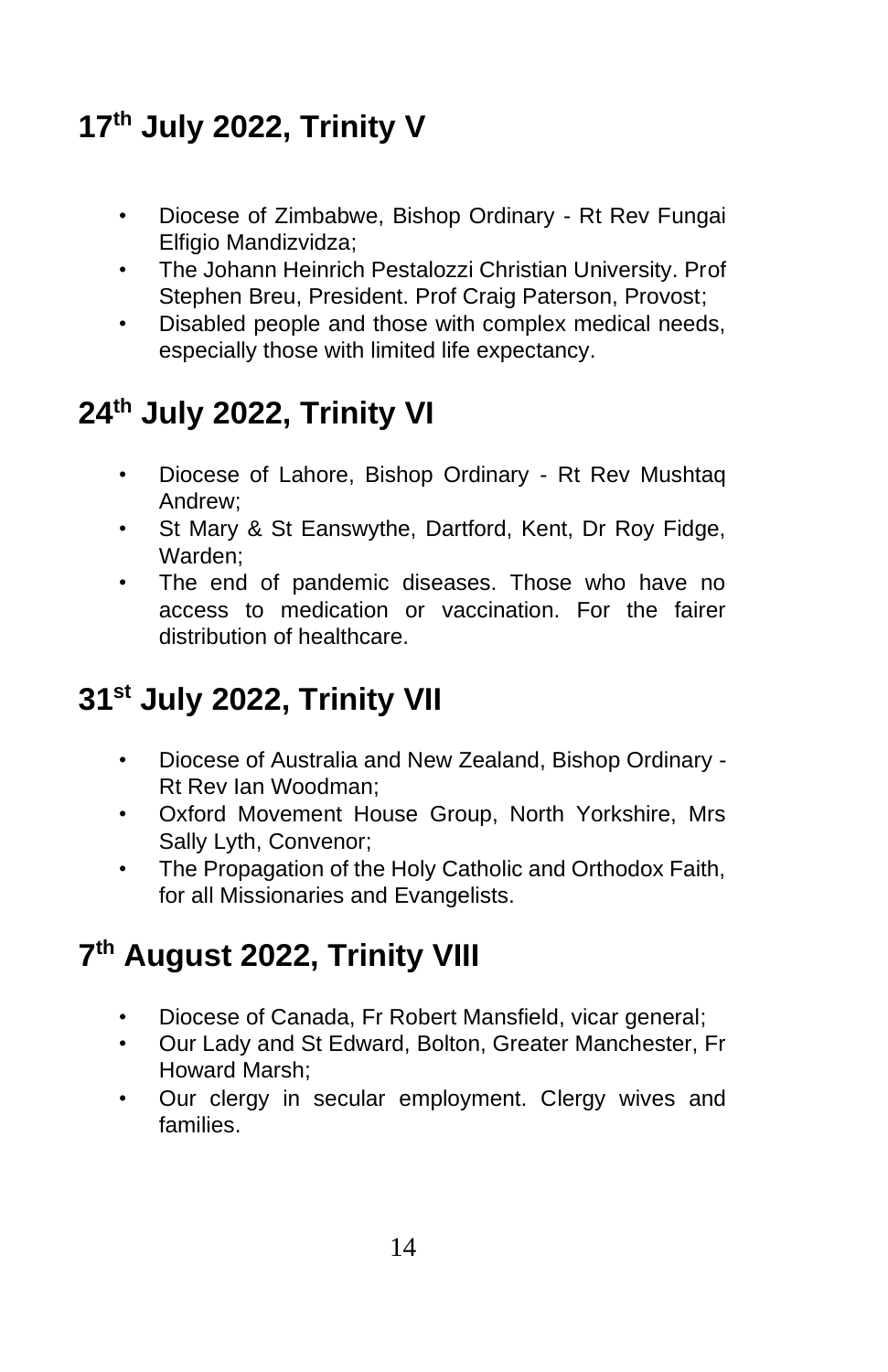# **14th August 2022, Trinity IX**

- The Military Ordinariate, Episcopal Visitor, the Rt Rev Donald Lerow, the chaplains, their families and the service men and women in the Armed Forces of our Member Nations whom they serve;
- The Provisional Mission of Our Lady and St Anthony, Fr Martin Charlesworth;
- Those who are dying, especially in dreadful circumstances.

# **21st August 2022, Trinity X**

- Diocese of the South, Bishop Ordinary the Most Rev Dr Mark Haverland;
- All ACC organists, musicians, choirs and cantors;
- The poor, homeless and destitute and those who seek to help them.

# **28th August 2022, Trinity XI** (St Augustine of Hippo)

- Diocese of the Midwest, Bishop Ordinary Rt Rev Rommie Starks;
- For Lay Readers, deaconesses and other lay Ministries in the Church of God. For all altar servers and acolytes;
- Women who are pregnant, couples seeking to have Children. Adoptive and foster parents. Credo Care Limited The fostering agency for disabled children founded by Bishop Mead (31st August 2000).

### **4 th September 2022, Trinity XII**

- Diocese of the Mid-Atlantic, Bishop Ordinary Rt Rev Donald Lerow;
- St Osmund's Housegroup, Wolverhampton, Mr Mark Morgan, Convenor;
- Persecuted Christians, the Barnabus Fund and other relief and campaigning agencies.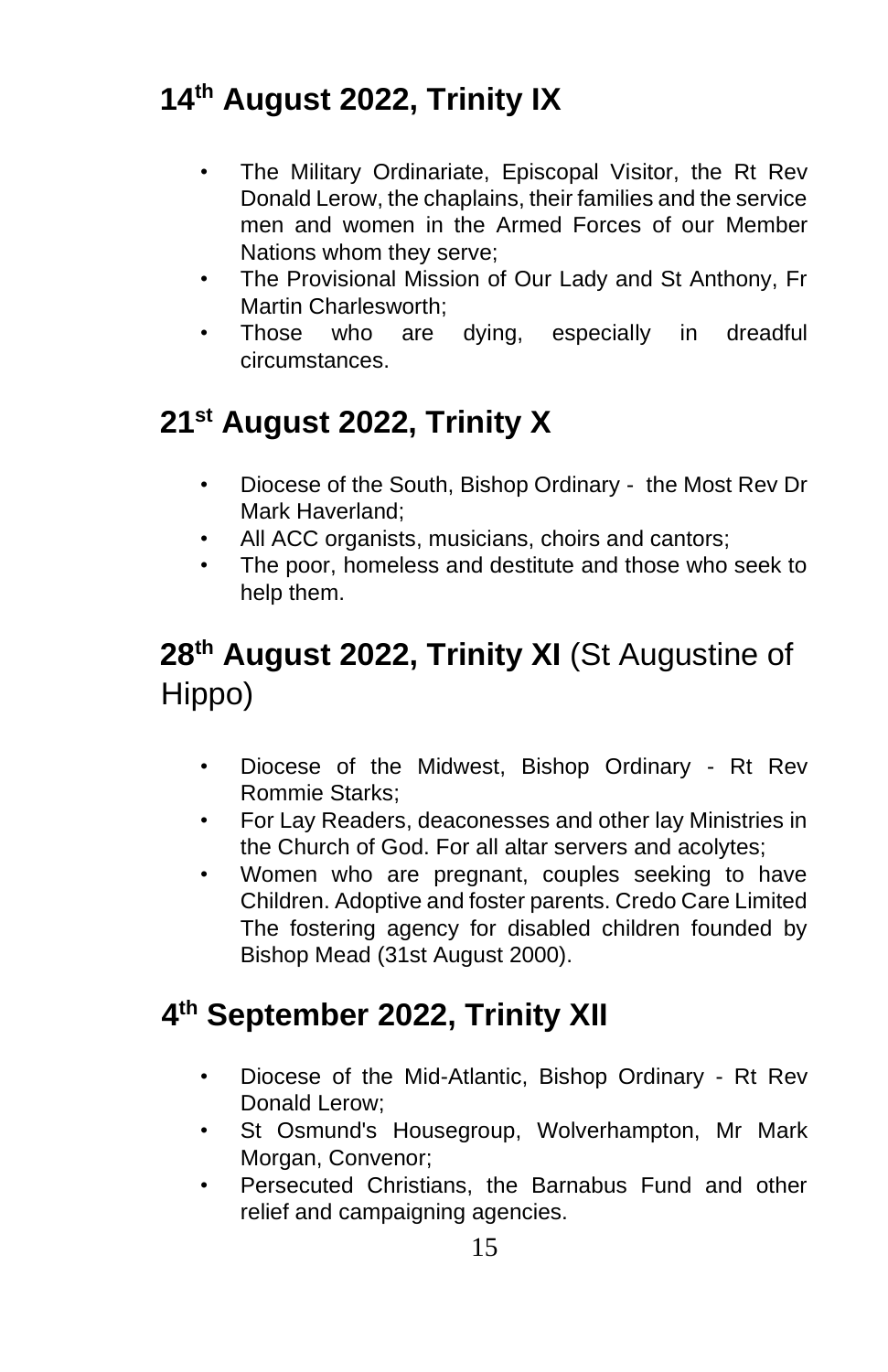# **11th September 2022, Trinity XIII**

- Diocese of the Resurrection, Bishop Ordinary Rt Rev Rocco Florenza;
- St Nicholas, Lydd, Kent, Bishop Damien Mead
- The country's rediscovery of its ancient Christian roots and return to the Catholic and Orthodox Faith.

# **18th September 2022, Trinity XIV**

- Diocese of the Holy Trinity, Bishop Ordinary Rt Rev Stephen Scarlett;
- Saints Deniol and Asaph, Pembrokeshire, Fr Miles Maylor;
- In thanksgiving for the 14th Anniversary of the Consecration of Bishop Damien Mead as Bishop Ordinary 20th Sept 2008 (See Appendix).

# **25th September 2022, Trinity XV**

- Diocese of New Orleans, Bishop Ordinary Rt Rev Terry Lowe;
- The retired clergy of the Anglican Catholic Church, especially in this Diocese;
- The growth and stability of our Diocese, our parishes and missions.

# **2 nd October 2022, Trinity XVI**

- Diocese of New Granada, Bishop Ordinary Rt Rev German Orrego Hurtado;
- For the Board of Ministry and for the Ordinands and Readers-in-Training of the DUK and vocations;
- The propagation of the Holy Catholic and Orthodox Faith, for all Missionaries and Evangelists.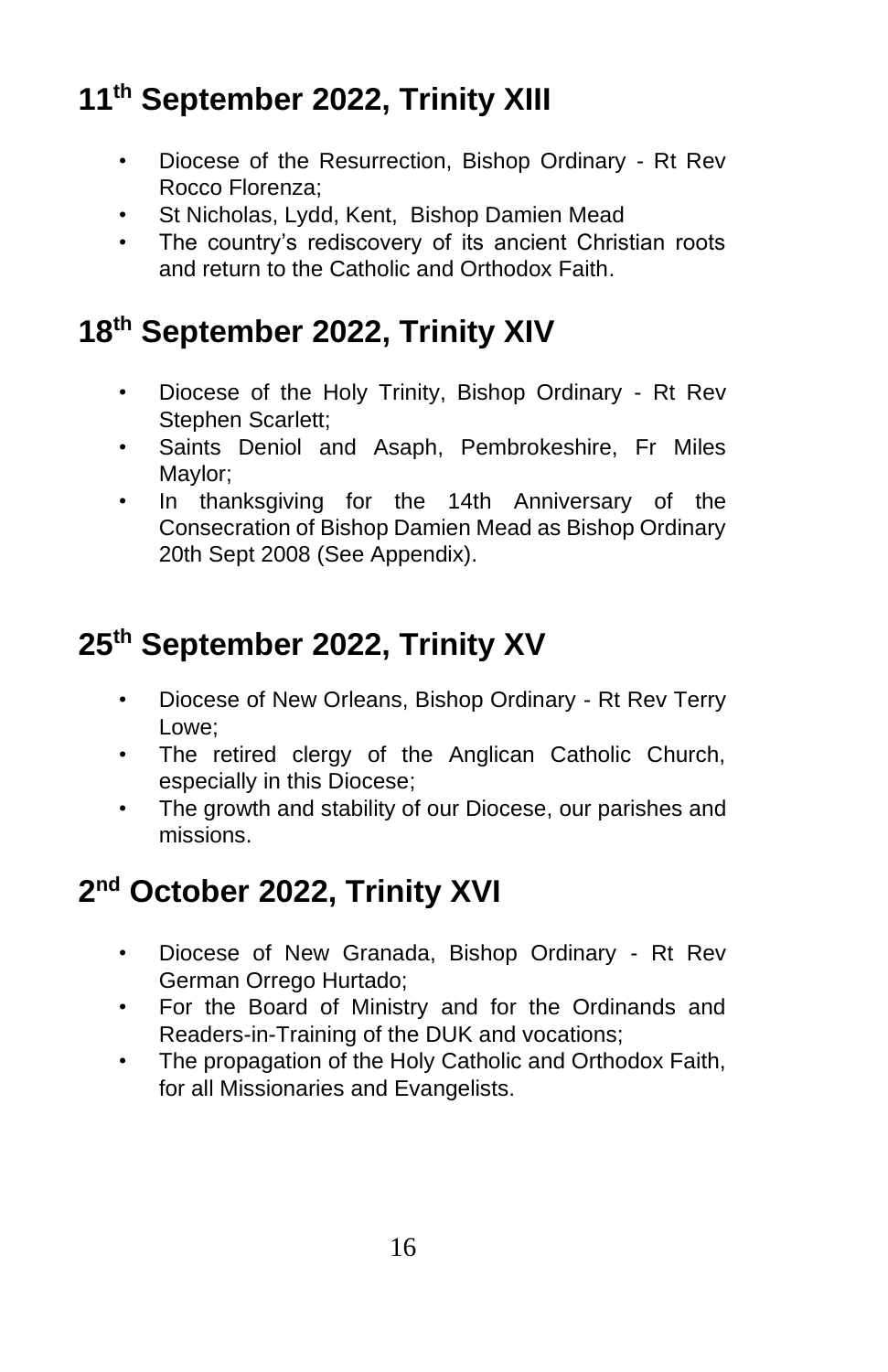# **9 th October 2022, Trinity XVII**

- Diocese of Caribbean, Father Jean Bien-Aime, Vicar General;
- Our Lady of Walsingham & St Francis, Rochester, Kent, Fr Andrew Scurr;
- Doctors, Nurses and all involved in Health Care.

# **16th October 2022, Trinity XVIII**

- Diocese of Cameroon, Bishop Ordinary Rt Rev Alphonse Ndutiye;
- Our Lady and St Edward, Bolton, Greater Manchester, Fr Howard Marsh;
- The Holy Land and the neighbouring countries in the Middle East.

# **23rd October 2022, Trinity XIX**

- Diocese of Aweil, Bishop Ordinary Rt Rev Wilson Garang;
- For ACC Churchwardens, parish councils. All ACC flower arrangers and church cleaners;
- The Bishop's Council of Advice and the Officers of the Diocese, especially Dr Roy Fidge (Secretary), Mr Roy Hipkiss (Treasurer), Dr Frank Wiswall (Chancellor).

### **30th October 2022, Christ the King / Trinity XX**

- Diocese of The Kei, Bishop Ordinary Rt Rev Dominic Mdunyelwa;
- For Lay Readers, deaconesses and other lay Ministries in the Church of God. For all altar servers and acolytes;
- The propagation of the Catholic and Orthodox Faith in the face of misunderstanding and misinformation.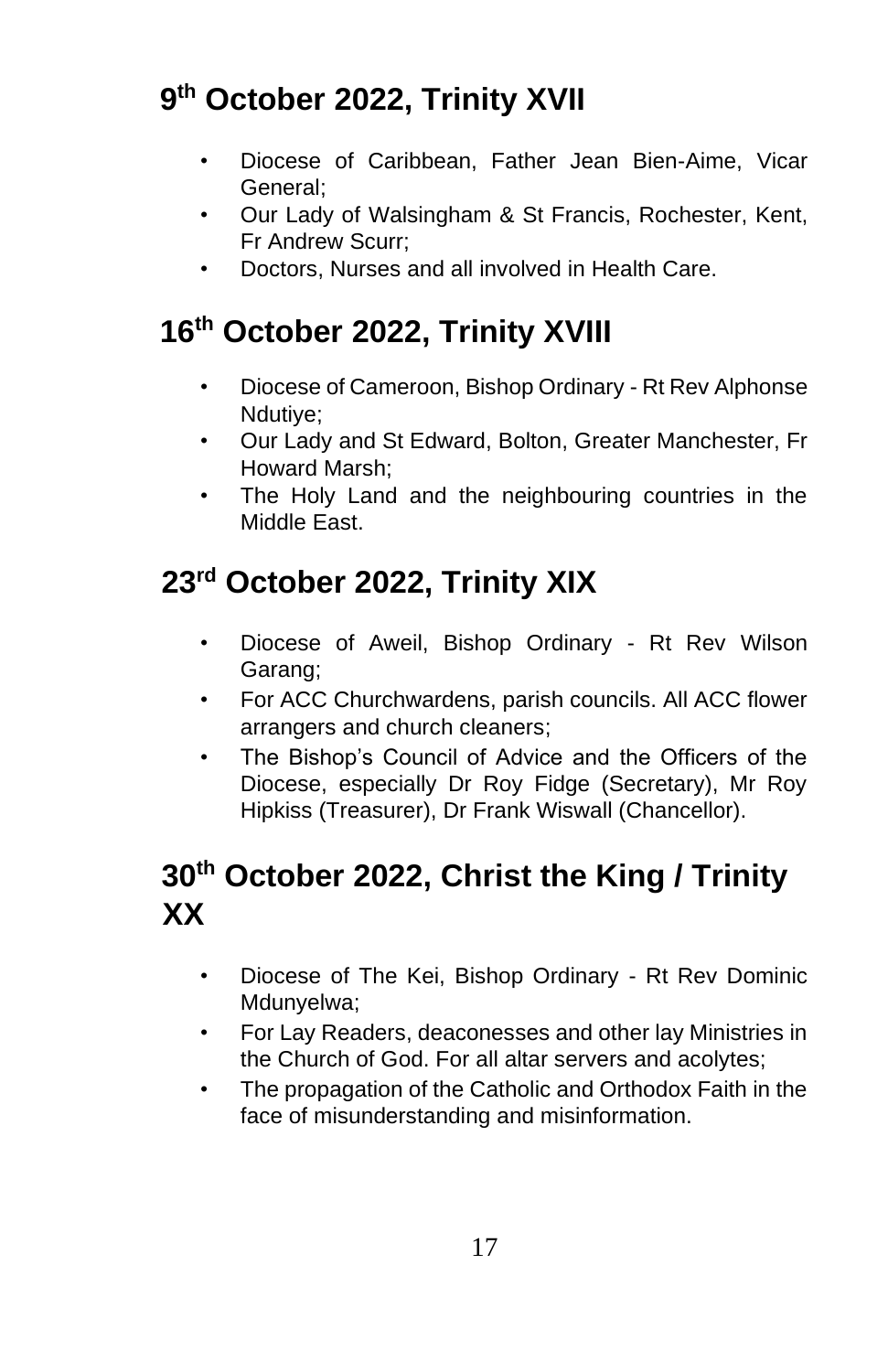# **6 th November 2022, Trinity XXI (In 8ve of All Saints)**

- Diocese of the West, Fr Damien Truslow-Trudeau Vicar General;
- The departed Bishops of the ACC: the Most Revd William O. Lewis, the Most Revd Michael Dean Stephens, the Most Revd John T. Cahoon, Jr., the Rt Revd Frank Knutti, the Rt Revd Charles D.D. Doren, the Rt Revd Tillman B. Williams, the Rt Revd Richard Willars, the Rt Revd Justo Pastor Ruiz, the Rt Revd William De J. Rutherfoord, the Rt Revd Anselm Ranganadan, the Rt Revd Francis Sylvester, the Rt Revd William Burns, the Rt Revd Joseph P. Deyman, the Rt Revd Harry B. Scott, III; The Rt Revd James Orin Mote; The Most Revd Br John Charles Vockler, The Rt Revd Roger Dawson, The Rt Rev John-Benedict CGS, The Rt Revd Alan Kenyon-Hoare; The Rt Rev Edward LaCour.
- The faithful departed clergy, especially Fr Joseph Walker, Fr Jim Petty, Fr Timothy Perkins, Fr Roger Bell and Deacon Richard Mulholland, and the departed Laity, of this Diocese.

# **13th November 2022, Trinity XXII (Remembrance Sunday)**

- Diocese of Christ the Redeemer, Bishop Ordinary Rt Rev Solomzi Mentjies;
- St Bede, Thames Ditton, Surrey, Canon Donald Walker OblOSB;
- The Royal British Legion and other Service Charities and Institutions;
- The War Dead.

### **20 th November 2022, Sunday Next Before Advent (Presentation of Our Lady)**

- Missionary Dioceses of the Northeast and Vaal, Rt Rev Dominic Mdunyelwa, Episcopal Visitor;
- Good Shepherd & St Tudwal, Conwy, N Wales, Fr Gareth Parry;
- Farmers, fishermen and all involved in food production and distribution.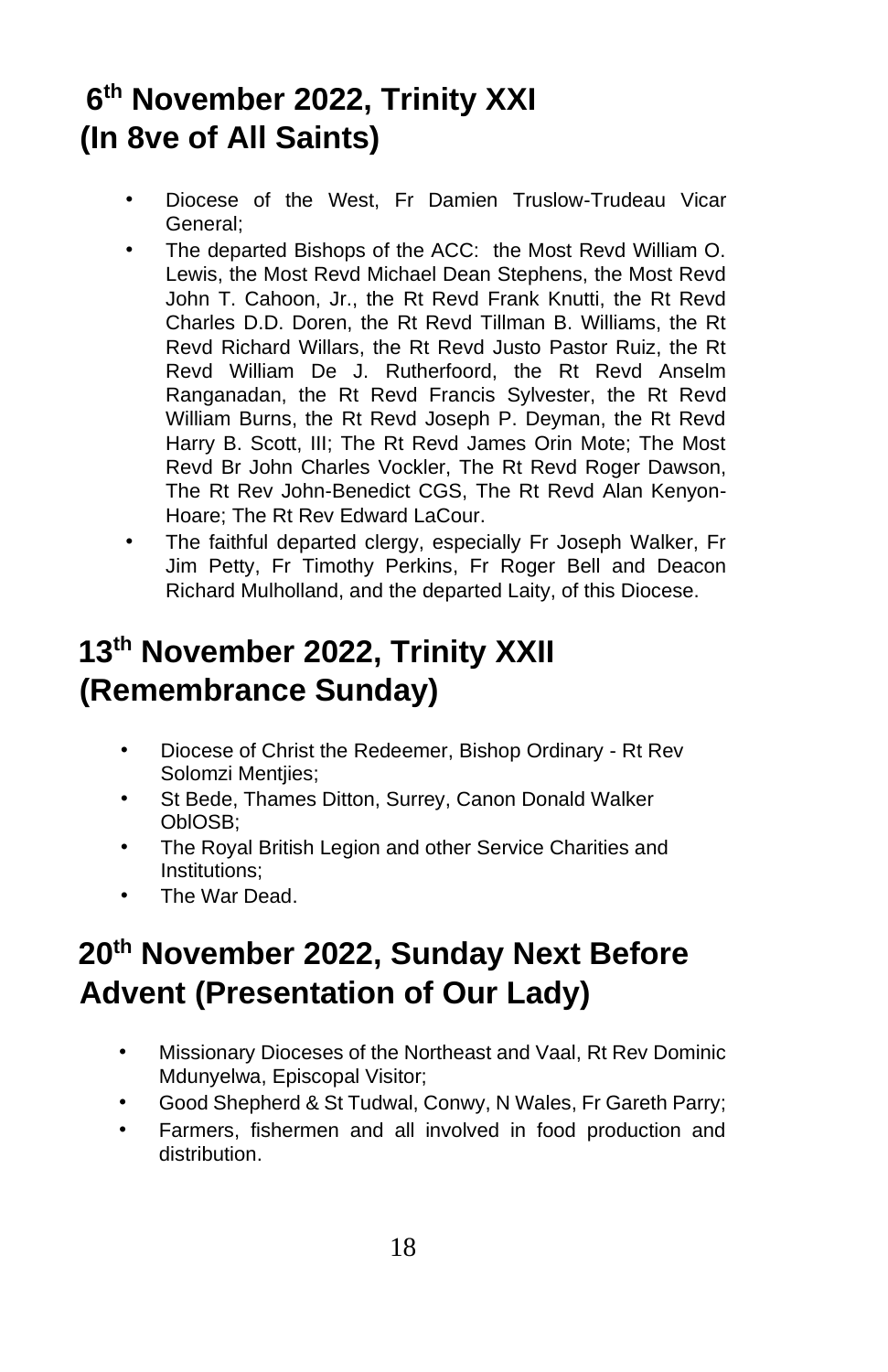#### **APPENDIX:**

#### ON THE ANNIVERSARY OF THE CONSECRATION OR ENTHRONEMENT OF A BISHOP

*Prayers to be used on the Anniversary of Consecration of the Bishop (20.9.08) and after the Sunday Collects on the Sundays before and after.* 

#### **Collect**

God, the pastor and ruler of all the faithful, mercifully look upon thy servant Damien, whom thou hast chosen to be the pastor and ruler of the Church in this Diocese: grant unto him, we beseech thee, to be in word and conversation a wholesome example to the people committed to his charge; that he with them may attain at last to the crown of everlasting life. Through… O

#### **Secret**

We beseech thee, O Lord, mercifully to accept these our oblations: grant unto Damien, thy servant, that like as thou oblations: grant unto Damien, thy servant, that like as thou hast chosen him to be pastor and ruler of the Church in this Diocese; so he may be governed evermore by thy defence. Through…

#### **Post-Communion**

efend us, O Lord, we beseech thee, who have here received **D**efend us, O Lord, we beseech thee, who have here received these heavenly mysteries: and grant that thy servant, Damien, whom thou hast chosen to be pastor and ruler of the Church in this Diocese; together with the flock committed to his charge, may thereby be preserved and strengthened against all adversities. Through…